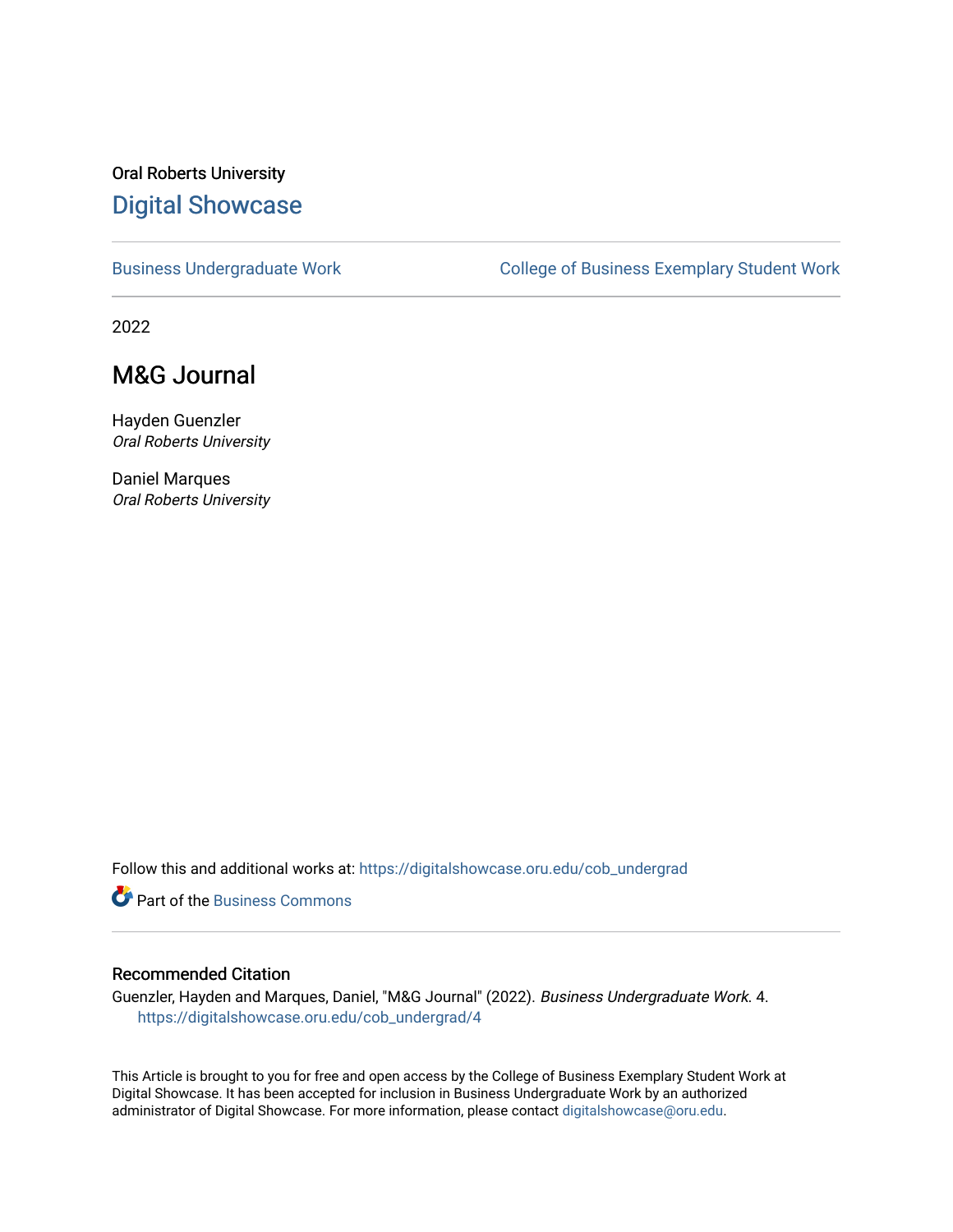

# Welcome to our first-ever Newsletter.

We are so pleased to share this monthly newsletter with you all. Our goal is to build a culture of collaboration and learning among university students. In this newsletter, you will find market performance, hot articles, job openings, and projects that other university students are working on. We believe that these newsletters will help you be able to communicate and learn more effectively as well as assist in building your network across the next generation of business leaders.



| <b>YTD Market Perfomance</b>         |                    |  |
|--------------------------------------|--------------------|--|
| <b>Nasdaq</b>                        | +17.70%            |  |
| S&P                                  | +23.02%            |  |
| Dow                                  | +15.55%            |  |
| <b>Bitcoin</b>                       | +61.78%            |  |
| Oil                                  | +43.52%            |  |
| <b>WMB</b><br>(William Corporations) | +34.43%            |  |
|                                      | Headquarters<br>ĩn |  |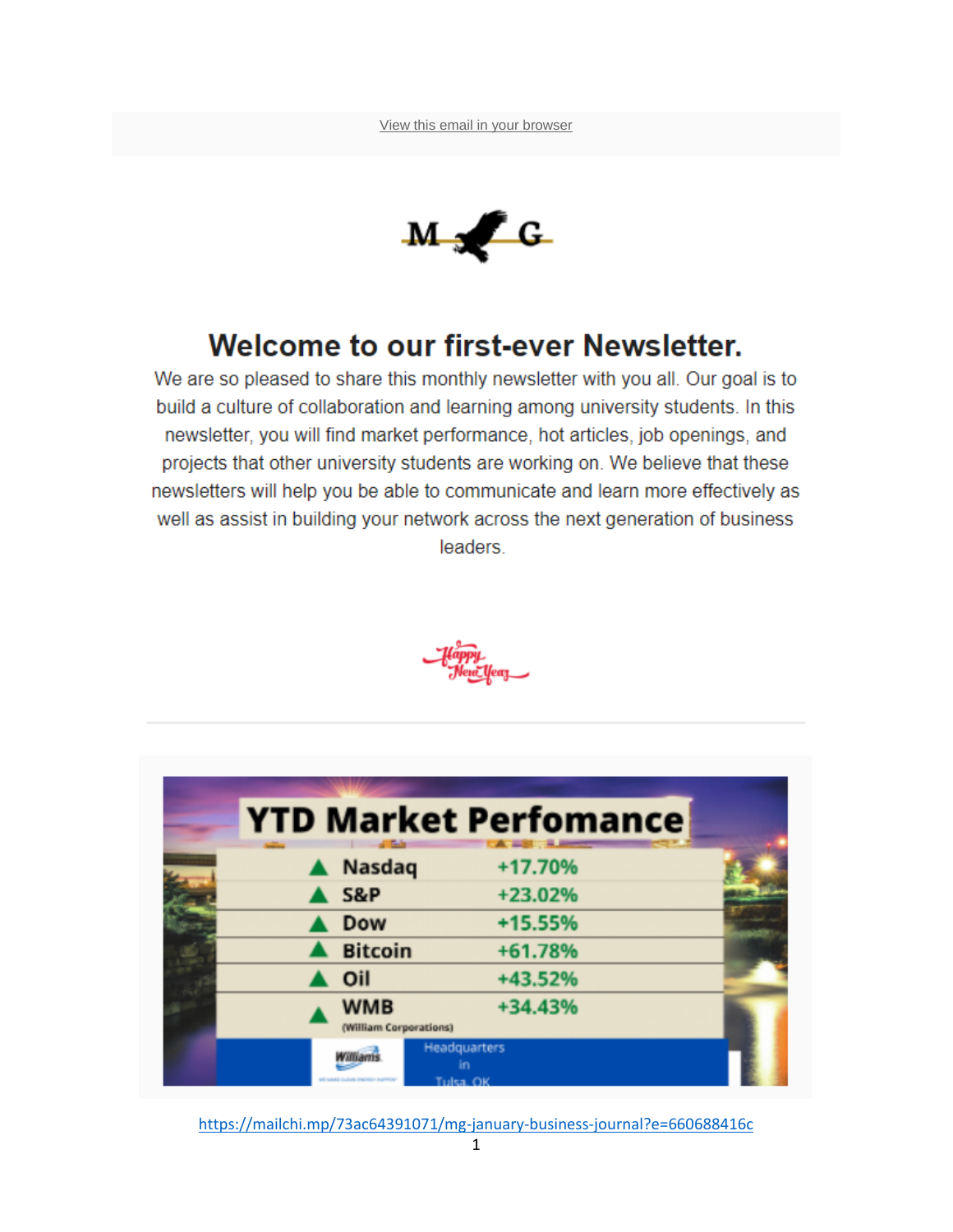

### Four Companies to Watch that are Shaping the Metaverse

The Metaverse is the new frontier for business, the word sounds a bit scarier than it is. To learn about the metaverse click [here.](https://www.usatoday.com/story/tech/2021/11/10/metaverse-what-is-it-explained-facebook-microsoft-meta-vr/6337635001/) Meta, formally known as Facebook, with its VR headsets to place people miles apart in the same room, NVIDIA with its high-end computer chips, Roblox with its ability to create universes without coding knowledge, and finally, Unity Software with its visual effect power. All these companies are pioneering the road of what the Metaverse will look like.

Read the full article [here.](https://finance.yahoo.com/news/jim-cramer-metaverse-coming-4-224600563.html)



# The Future of Retail

After Covid-19, a lot of positive changes have happened inside the business world. Retail may have been the largest business affected but check out nine ways they are shifting their business into more technology (check out this article on [AI pricing\)](https://www.forbes.com/sites/bryanpearson/2021/09/07/personalizing-price-with-ai-how-walmart-kroger-do-it/?sh=e05f60a2eb22), personable, and clean-Earth-centered business. Read the full article [here.](https://www.forbes.com/sites/bryanpearson/2021/12/23/looking-back-and-ahead-what-weve-learned-from-2021-retail/?sh=5f7096459d8e)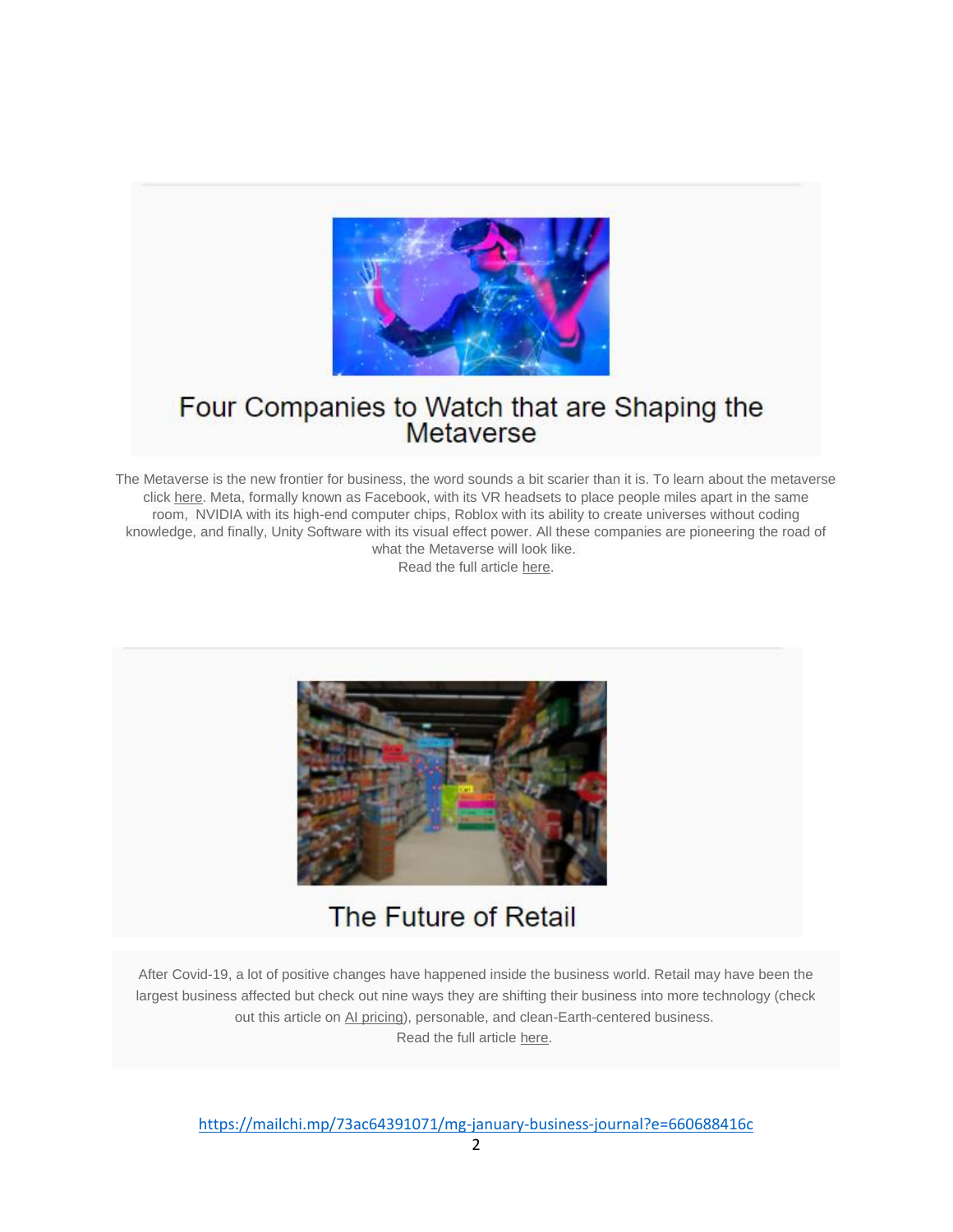

# Jack Dorsey Believes Crypto will Replace the Dollar

Jack Dorsey, co-founder and former CEO of Twitter, stated on Twitter that he believes Crypto-currencies will replace the dollar. Dorsey and the company he currently sits as CEO, Block, hold an estimated \$390 million in Bitcoin. This clearly shows his confidence in the promising future of crypto-currency and why he is publically promoting it. Cryptos have changed the way our World looks at investing, If you would like to learn more click [here.](https://www.toptal.com/finance/market-research-analysts/cryptocurrency-market) Read the full article [here.](https://fortune.com/2021/12/21/crypto-replace-dollar-jack-dorsey/)



# James Webb Telescope has Entered Orbit!

After decades of work, the James Webb Telescope has entered orbit after being launched on December 24th, 2021. This telescope is the successor of the Hubble telescope which launched in 1990. James Webb Telescope has many features that put it above Hubble such as its ability to gaze at infrared light, its larger mirror which gives it a larger field of view, and the distance it will reach. All of these features will give us a better glimpse into the unknown of

Outer-Space. Read the full article [here.](https://www.nbcnews.com/specials/webb-telescope-launch/index.html)

#### Learn about some careers

[Venture Capital](https://hbr.org/1998/11/how-venture-capital-works) [Investment Banking](https://www.investopedia.com/terms/i/investment-banking.asp) [Financial Planning & Analysis](https://corporatefinanceinstitute.com/resources/careers/jobs/financial-planning-and-analysis-fpa/) [Investor Relations](https://corporatefinanceinstitute.com/resources/careers/jobs/role-of-investor-relations-ir/)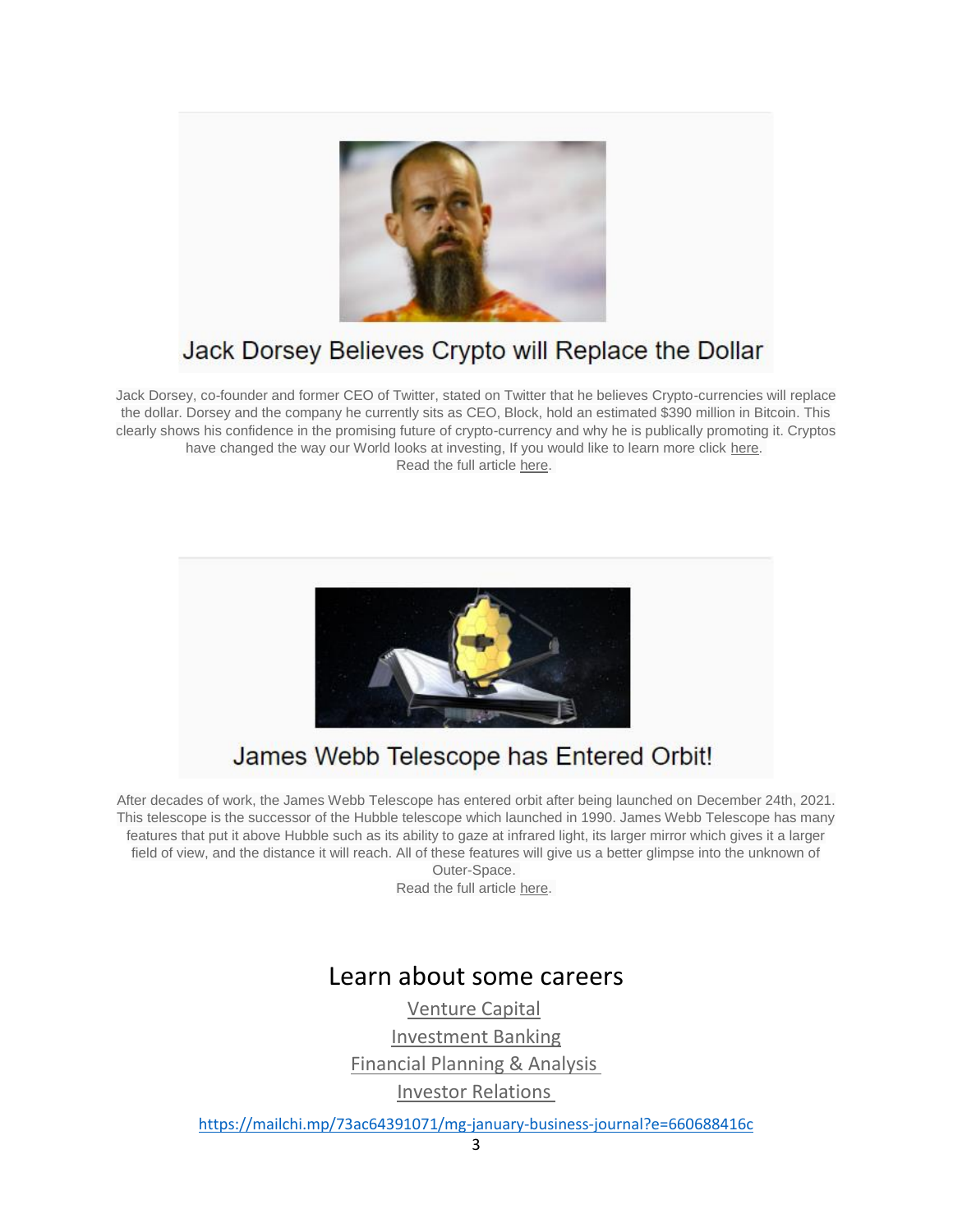### What are university students up to?



ForU, a social awareness clothing brand at ORU in Tulsa, OK, is ready to release its latest volume on eating disorders titled "Custom Made". This campaign focuses on eating disorders and body image issues that millions of people in our generation face today. They do this through pieces that remind them of the unique, intricate, and beautiful ways that our Lord has designed us. They will be donating a percent of the profits to Laureate Psychiatric Clinic in Tulsa, OK which will further help them treat individuals who suffer anorexia, bulimia, and other eating-related disorders. Their exclusive pop-up dates are January 20 & 21, 2022 at ORU's campus in Tulsa, Ok. Keep up with ForU by following them on [Instagram!](https://www.instagram.com/foru.co/?hl=en)

Project Manager: [Charis Nwanze](https://www.linkedin.com/in/charis-nwanze-a57a08208/)

#### **Familiarize Yourself** [Blockchain](https://www.investopedia.com/terms/b/blockchain.asp)

[Web3](https://www.wired.com/story/web3-gavin-wood-interview/) [NFT](https://www.theverge.com/22310188/nft-explainer-what-is-blockchain-crypto-art-faq) [10-K](https://www.investopedia.com/terms/1/10-k.asp)

And the LORD answered me, and said, Write the vision, and make it plain upon tables, that he may run that readeth it - Habukkah 2:2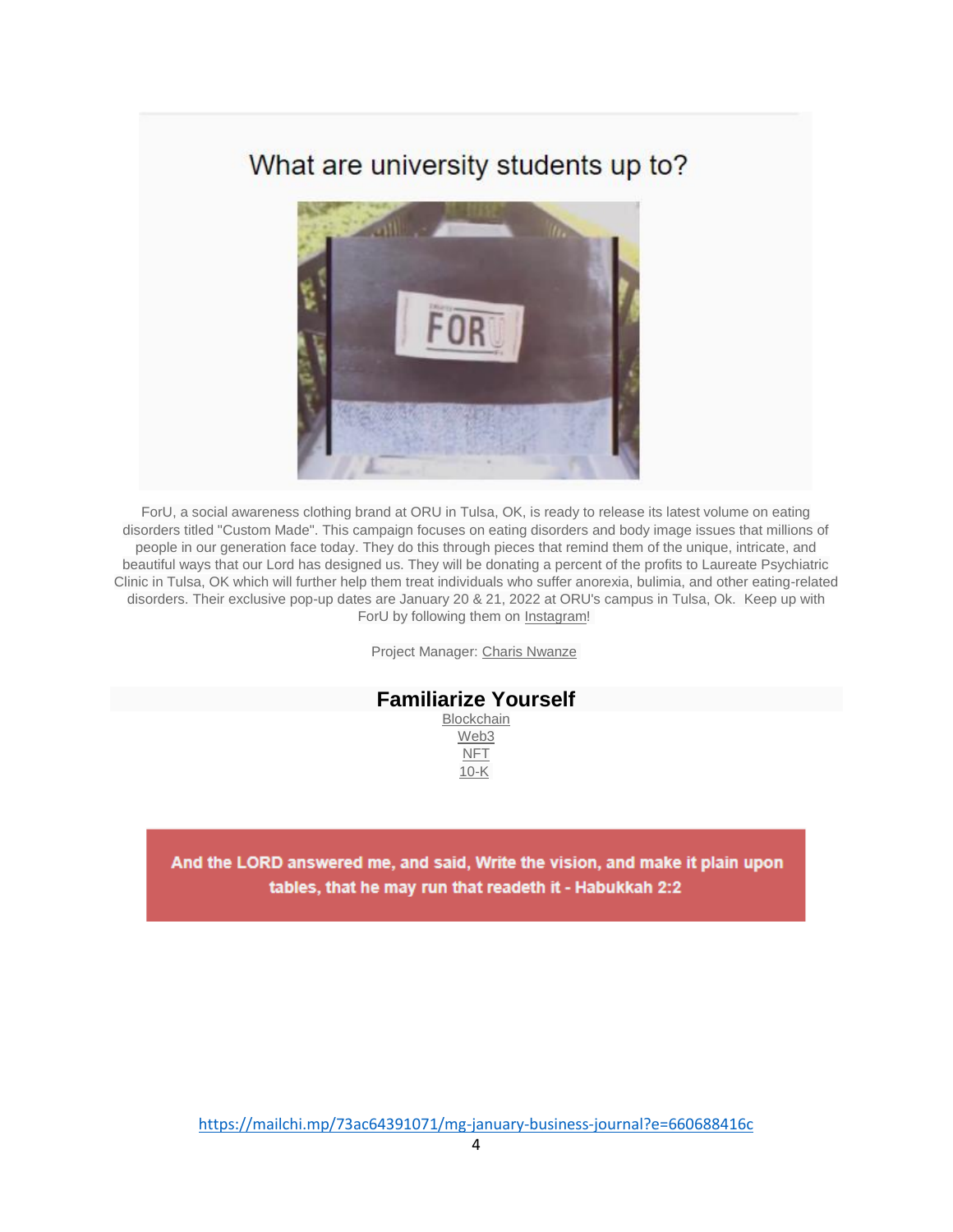

This newsletter was written by [Dani Marques](https://www.linkedin.com/in/daniel-marques-/) and [Hayden Guenzler.](https://www.linkedin.com/in/hayden-guenzler-0877b5194/) We appreciate every reader and hope that these newsletters are a tool you use to familiarize yourself with current events. Thank you for taking the time to read through our Newsletter!

*January 2021 | Edition 1*